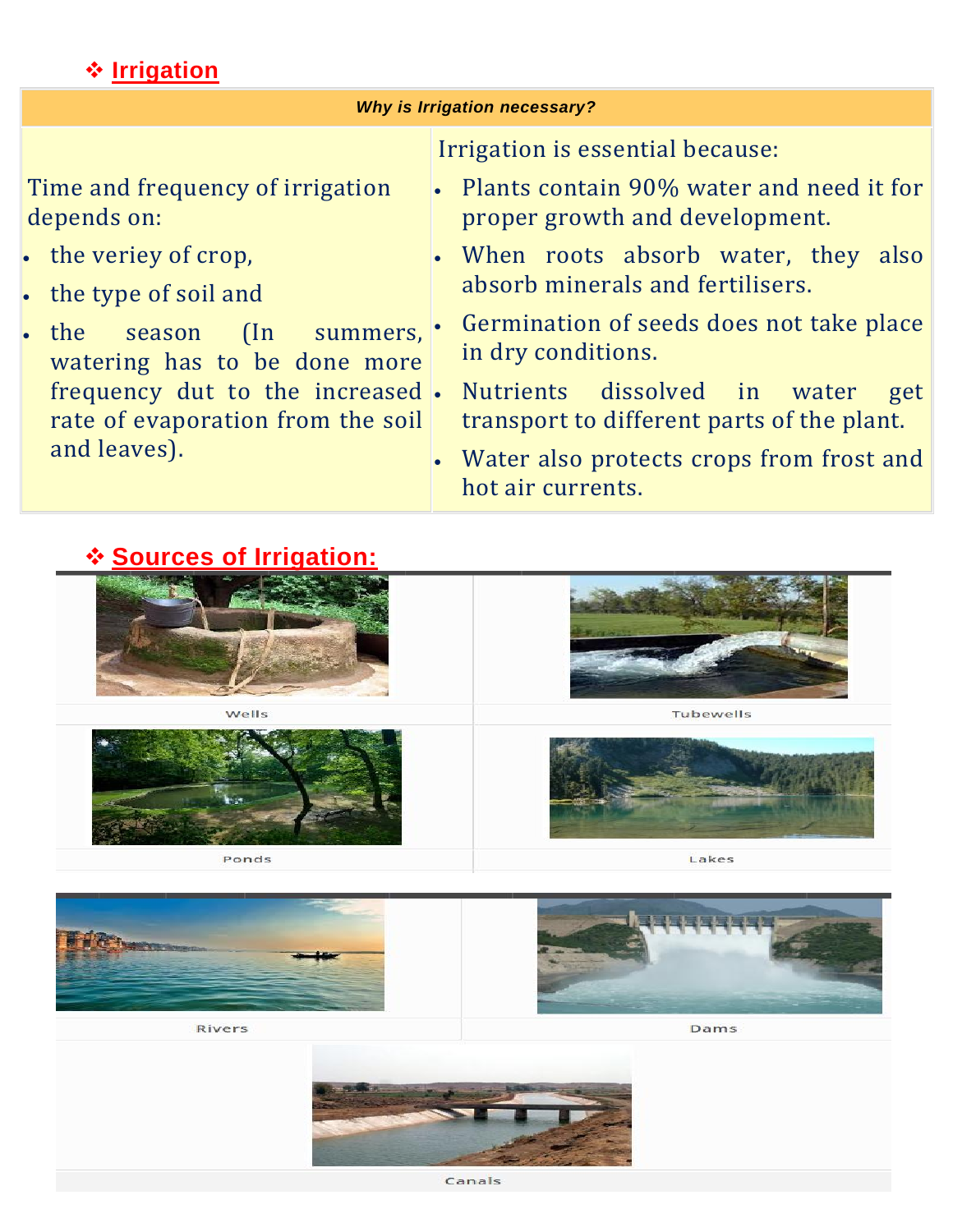# **Traditional Methods of Irrigation**

Traditional irrigation methods can be of two types:

 **Ones that use cattle and human labour:** They are cheaper but less efficient. These include:



- **Ones that use pumps:** To lift water, pumps can be powered by:
	- <sup>o</sup> Diesel,
	- <sup>o</sup> Biogas,
	- <sup>o</sup> Electricity, and
	- <sup>o</sup> Solar Energy.

# **Modern Methods of Irrigation**

They are best for saving water. Two main irrigation methods in use today are: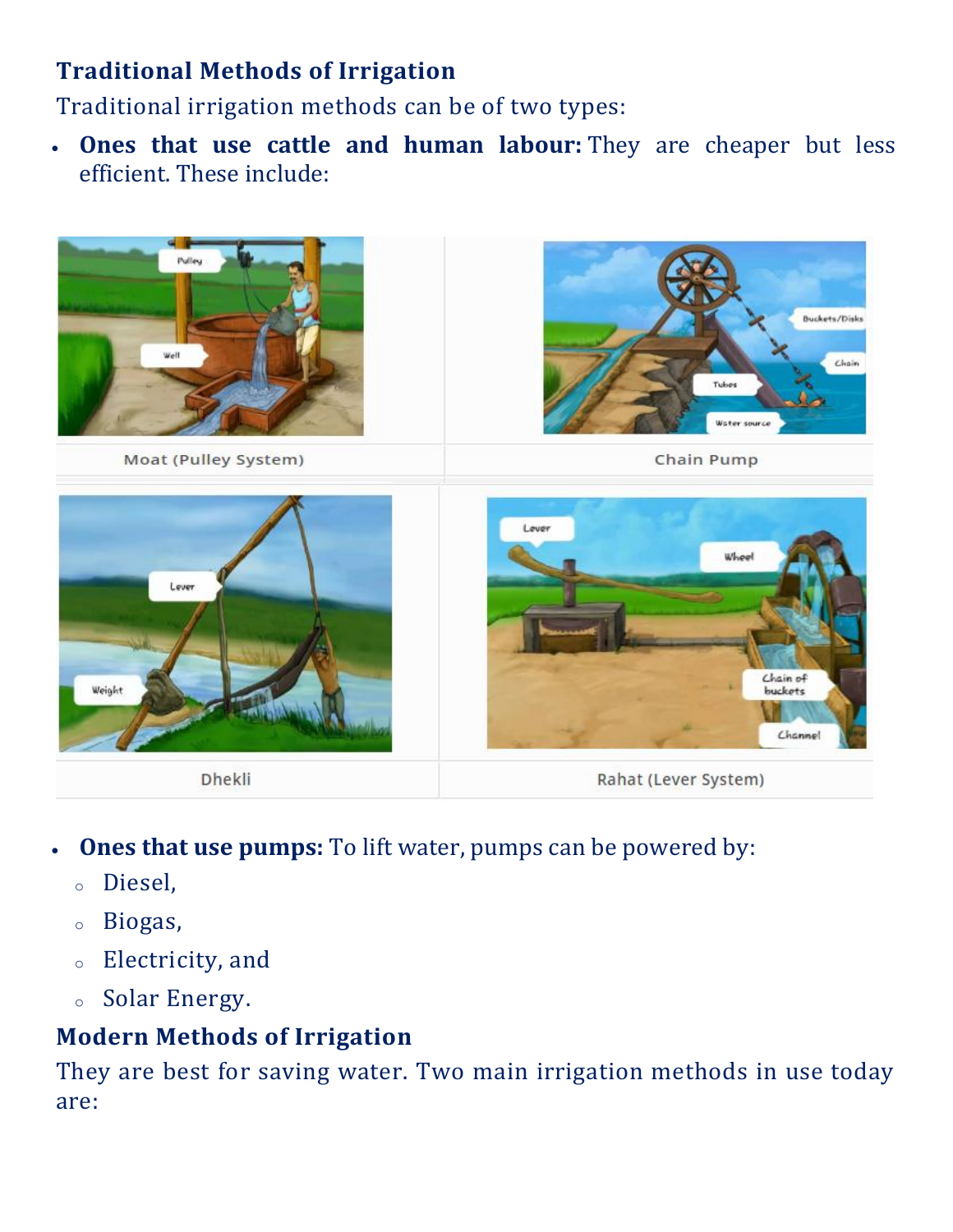## **Sprinkler System**



#### Best for places where:

- land is uneven, and
- sufficient water is not available.

It has perpendicular pipes, with rotating nozzles on top, joined to the main pipeline at regular intervals. Water flows through the main pipeline under pressure (created with the help of a pump). It escapes from rotating nozzles and sprinkles on the crop like rain.

Often used in watering:

- Lawns, and
- Coffee plantations.
- **Drip System**



### Best for places where:

availability of water is poor.

Water falls drop-by-drop directly near the roots of the crop. There is no wastage of water at all.

## **Often used in watering:**

Fruit Plants,